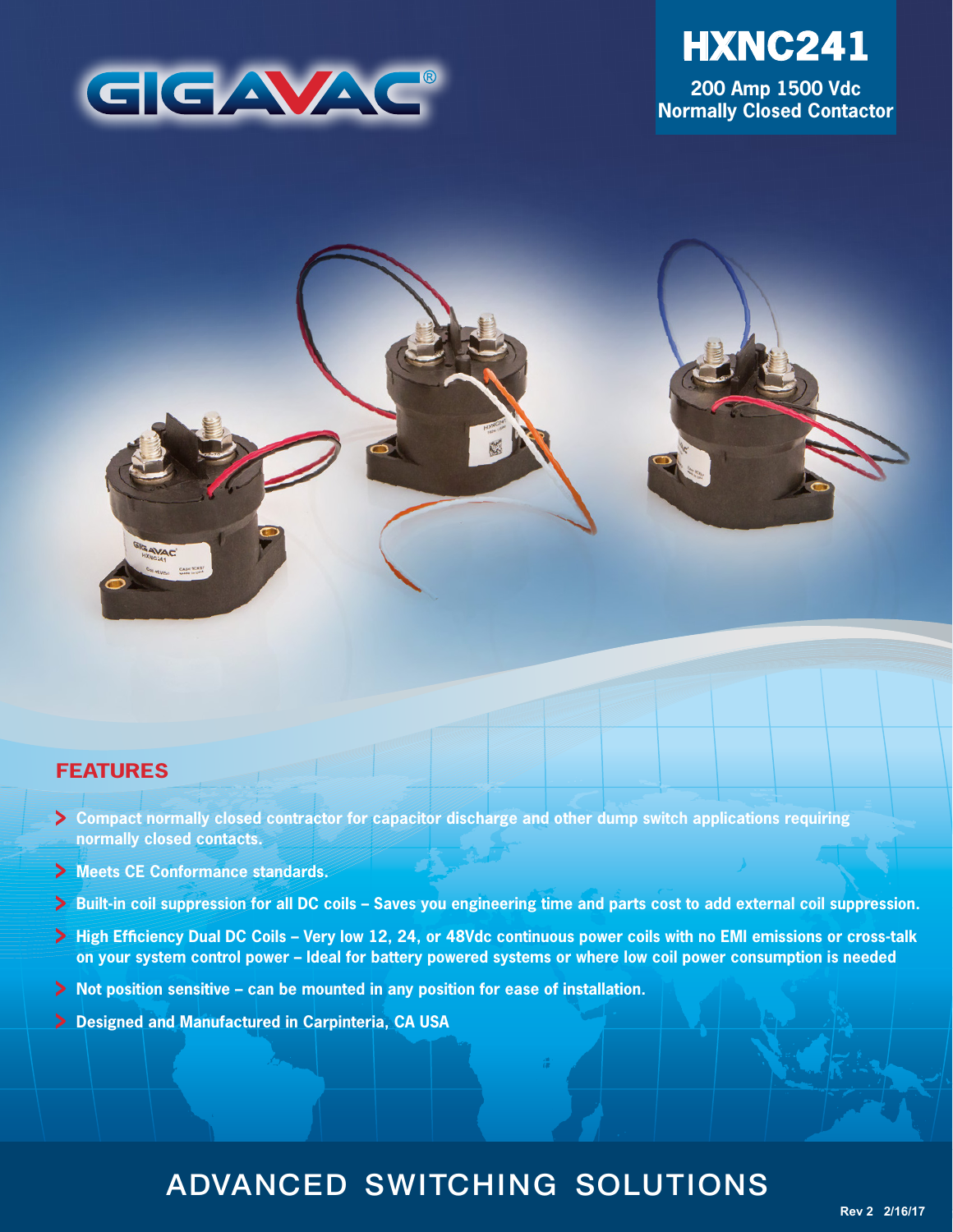

## **PRODUCT SPECIFICATIONS**

| <b>Specifications</b>                                | <b>Units</b> | <b>Data</b>           |
|------------------------------------------------------|--------------|-----------------------|
| <b>Rated Voltage</b>                                 | Vdc          | 1,500                 |
| <b>Contact Arrangement</b>                           |              |                       |
| Main                                                 | Form X       | SPST-NC               |
| Auxilary (2A, 24VDC) <sup>6</sup>                    | Form A or B  | SPST-NO or<br>SPST-NC |
| <b>Mechanical Life</b>                               | Cycles       | 1,000,000             |
| <b>Contact Resistance</b> <sup>1</sup>               |              |                       |
| Max                                                  | mohms        | 0.4                   |
| <b>Typical</b>                                       | mohms        | $0.15$ to $0.3$       |
| Operate Time <sup>2</sup>                            |              |                       |
| <b>Max</b>                                           | ms           | 20                    |
| <b>Typical</b>                                       | ms           | 13                    |
| <b>Release Time, Max</b>                             | ms           | 20                    |
| <b>Insulation Resistance<sup>3</sup></b>             | <b>Mohms</b> | 100                   |
| Dielectric At Sea Level (Leakage < 1mA)              | <b>Vrms</b>  | 4,300                 |
| Shock, $1/2$ Sine, $11ms$                            | G peak       | 20                    |
| Vibration, Sinusoidal (10-2000 Hz Peak)              | G            | 15                    |
| <b>Ambient Temp Range</b>                            |              |                       |
| Operating <sup>4</sup>                               | $\degree$ C  | $-55$ to $+85$        |
| Storage                                              | °C           | $-70$ to $+150$       |
| <b>Weight, Typical</b>                               | Kg (Lb)      | 0.38(0.84)            |
| <b>Short Circuit Current (20ms)</b>                  | A            | 2,500                 |
| Impulse withstand voltage:<br>IEC61000-4-4 (500 ohm) | kV           | 8                     |

## **POWER SWITCHING AND CURRENT CARRY RATINGS**



# **COIL RATINGS at 25˚C**

| <b>Coil P/N Designation</b>                  | в               | C.     | F      |
|----------------------------------------------|-----------------|--------|--------|
| <b>Coil Voltage, Nominal</b>                 | 12 VDC          | 24 VDC | 48 VDC |
| <b>Coil Voltage, Max</b>                     | 16 V            | 32V    | 64 V   |
| Pick-Up Voltage, Max <sup>4, 5</sup>         | 8 V             | 16V    | 40 V   |
| <b>Drop-Out Voltage</b>                      | 0.5V            | 2V     | 4 V    |
| Pick-Up Current, Max (75 ms) <sup>4, 5</sup> | 3.9A            | 1.6A   | 0.97A  |
| Coil Current <sup>5</sup>                    | 0.23A           | 0.097A | 0.042A |
| Coil Power <sup>5</sup>                      | 2.8 W           | 2.3W   | 2 W    |
| <b>Internal Coil Suppression</b>             | CONTROL CIRCUIT |        |        |
| <b>Coil Back EMF</b>                         | 55 V            | 55V    | 125 V  |
| Transients, Max (13 ms)                      | ±50V            | ±50V   | ±75V   |
| <b>Reverse Polarity</b>                      | 16 V            | 32 V   | 64 V   |

**CURRENT CARRY vs TIME**

with 85ºC terminal temperature rise



# ADVANCED SWITCHING SOLUTIONS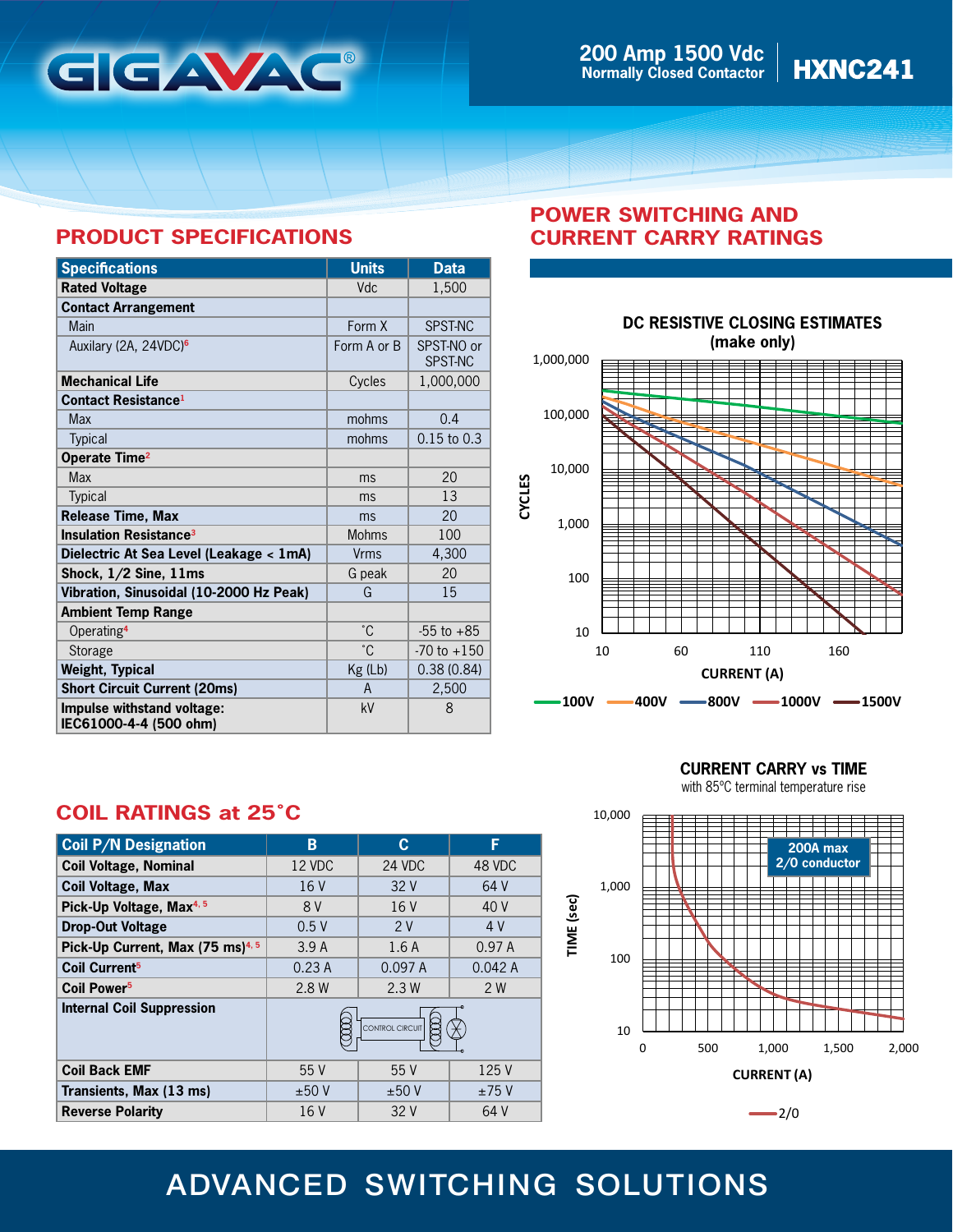# **200 Amp 1500 Vdc**<br>Normally Closed Contactor | **HXNC241**





### **Recommended Mounting Hardware**

M5 Bolts

**DIMENSIONS**

### **Case Material**

DuPont Zytel FR50 (25% Glass Filled Nylon)

### **Power Connection**

Silver Plated Copper M8x1.25 Stud Stainless M8x1.25 Flanged Nut

Torque 10Nm [90in-lb] max

### **Flying Leads, Coil/Aux**

Silicone, 20 AWG, UL: VW-1











GIGAVAC<sup>®</sup> - 6382 Rose Ln Carpinteria, CA 93013 - ph +(805) 684-8401 - +(805) 755-2000 fx +(805) 684-8402 - info@gigavac.com - www.gigavac.com - ©Copyright 2017 GIGAVAC, LLC.